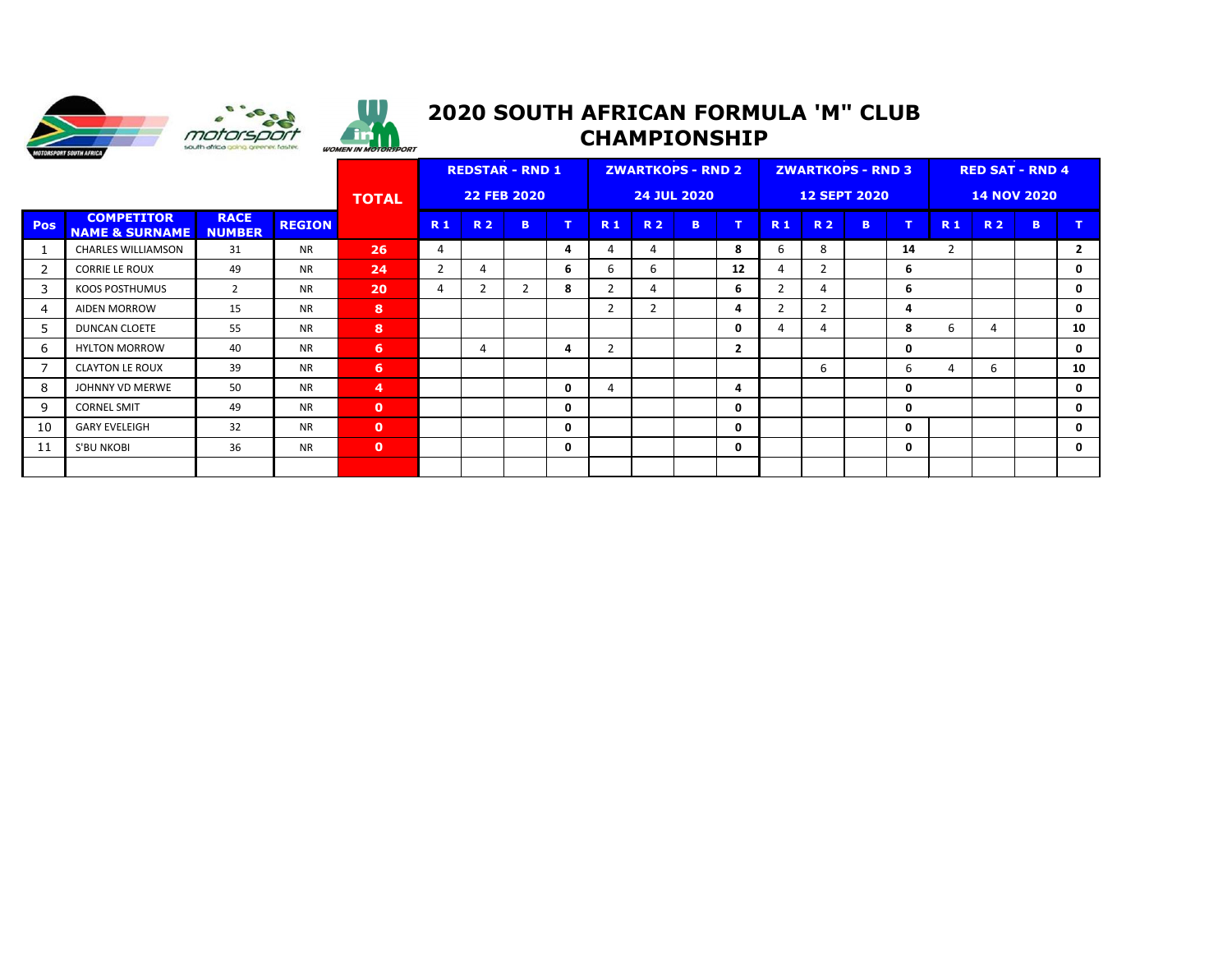



## **2020 SOUTH AFRICAN FORMULA 'M" CLASS A CHAMPIONSHIP**

|     |                                                |                       |                    |           | <b>REDSTAR - RND 1</b> |           |                    |              | <b>ZWARTKOPS - RND 2</b> |           |   |                     |           | <b>ZWARTKOPS - RND 3</b> |                    |             | <b>RED SAT - RND 4</b> |           |              |              |  |
|-----|------------------------------------------------|-----------------------|--------------------|-----------|------------------------|-----------|--------------------|--------------|--------------------------|-----------|---|---------------------|-----------|--------------------------|--------------------|-------------|------------------------|-----------|--------------|--------------|--|
|     |                                                | <b>TOTAL</b>          | <b>22 FEB 2020</b> |           |                        |           | <b>24 JUL 2020</b> |              |                          |           |   | <b>12 SEPT 2020</b> |           |                          | <b>14 NOV 2020</b> |             |                        |           |              |              |  |
| Pos | <b>COMPETITOR</b><br><b>NAME &amp; SURNAME</b> | <b>RACE</b><br>NUMBER | <b>REGION</b>      |           | R <sub>1</sub>         | <b>R2</b> | B                  | $\mathbf{T}$ | <b>R1</b>                | <b>R2</b> | B | T                   | <b>R1</b> | <b>R2</b>                | B                  | T.          | <b>R1</b>              | <b>R2</b> | $\mathbf{B}$ | $\mathbf{T}$ |  |
|     | <b>CORRIE LE ROUX</b>                          | 49                    | <b>NR</b>          | 68        | 10                     | 12        |                    | 22           | 12                       | 12        |   | 24                  | 12        | 10                       |                    | 22          |                        |           |              | $\mathbf 0$  |  |
|     | KOOS POSTHUMUS                                 | 2                     | <b>NR</b>          | 64        | 12                     | 10        |                    | 24           | 8                        | 10        |   | 18                  | 10        | 12                       |                    | 22          |                        |           |              | $\mathbf 0$  |  |
| 3   | JOHNNY VD MERWE                                | 50                    | <b>NR</b>          | 10        |                        |           |                    | 0            | 10                       |           |   | 10                  |           |                          |                    | $\mathbf 0$ |                        |           |              | $\mathbf 0$  |  |
| -4  | <b>GARY EVELEIGH</b>                           | 32                    | <b>NR</b>          | $\bullet$ |                        |           |                    | $\mathbf{0}$ |                          |           |   | $\mathbf{0}$        |           |                          |                    | $\mathbf 0$ |                        |           |              | $\mathbf 0$  |  |
|     |                                                |                       |                    |           |                        |           |                    |              |                          |           |   |                     |           |                          |                    |             |                        |           |              |              |  |
|     |                                                |                       |                    |           |                        |           |                    |              |                          |           |   |                     |           |                          |                    |             |                        |           |              |              |  |
|     |                                                |                       |                    |           |                        |           |                    |              |                          |           |   |                     |           |                          |                    |             |                        |           |              |              |  |
|     |                                                |                       |                    |           |                        |           |                    |              |                          |           |   |                     |           |                          |                    |             |                        |           |              |              |  |
|     |                                                |                       |                    |           |                        |           |                    |              |                          |           |   |                     |           |                          |                    |             |                        |           |              |              |  |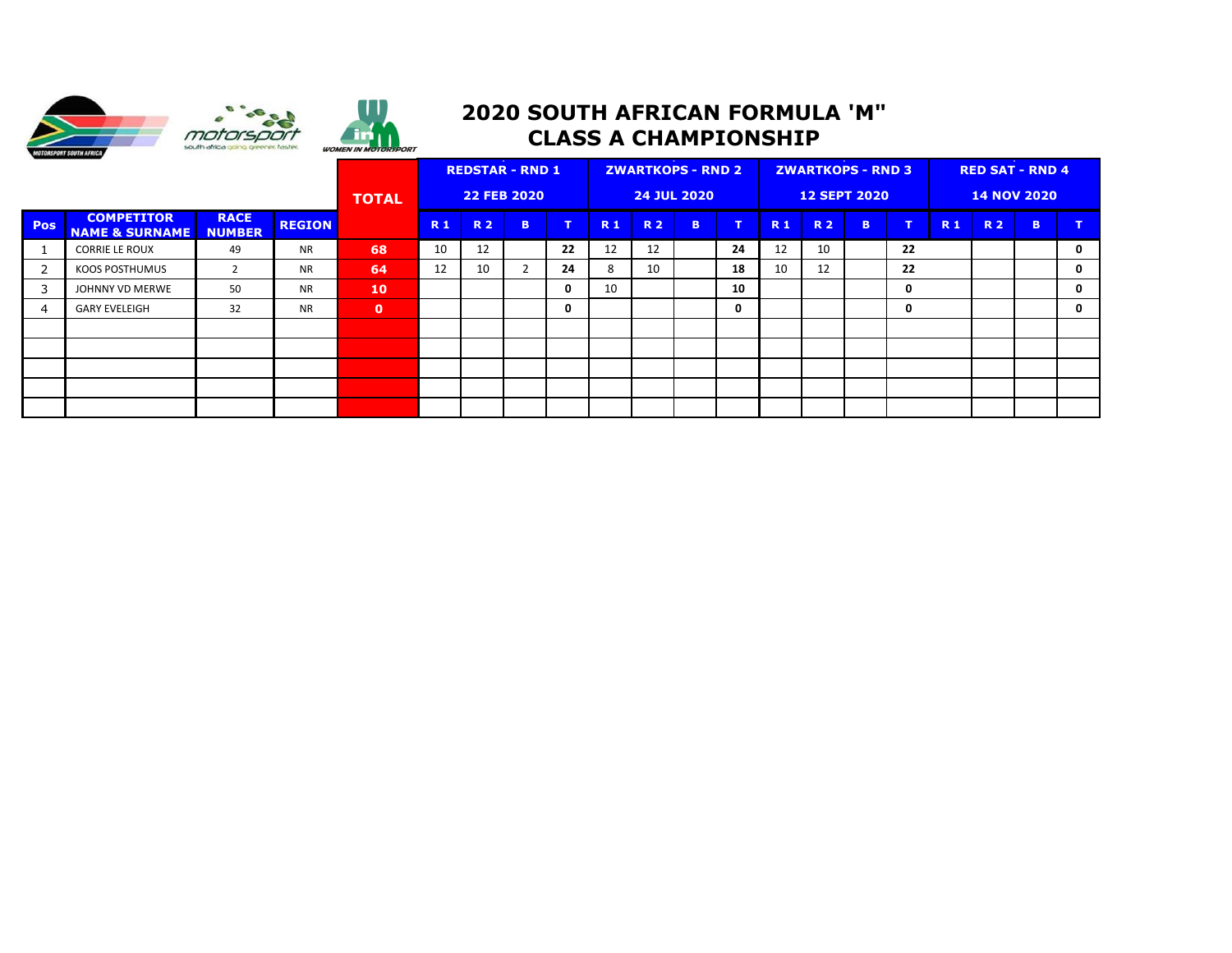



## **2020 SOUTH AFRICAN FORMULA 'M" CLASS B CHAMPIONSHIP**

|            |                                                |                              |                    |             | <b>REDSTAR - RND 1</b> |           |                    |              | <b>ZWARTKOPS - RND 2</b> |           |              |                     | <b>ZWARTKOPS - RND 3</b> |           |                    |             | <b>RED SAT - RND 4</b> |           |   |              |  |
|------------|------------------------------------------------|------------------------------|--------------------|-------------|------------------------|-----------|--------------------|--------------|--------------------------|-----------|--------------|---------------------|--------------------------|-----------|--------------------|-------------|------------------------|-----------|---|--------------|--|
|            |                                                | <b>TOTAL</b>                 | <b>22 FEB 2020</b> |             |                        |           | <b>24 JUL 2020</b> |              |                          |           |              | <b>12 SEPT 2020</b> |                          |           | <b>14 NOV 2020</b> |             |                        |           |   |              |  |
| <b>Pos</b> | <b>COMPETITOR</b><br><b>NAME &amp; SURNAME</b> | <b>RACE</b><br><b>NUMBER</b> | <b>REGION</b>      |             | <b>R1</b>              | <b>R2</b> | B                  | $\mathbf{T}$ | <b>R1</b>                | <b>R2</b> | $\mathbf{B}$ | $\mathbf{T}$        | <b>R1</b>                | <b>R2</b> | B.                 | T.          | <b>R1</b>              | <b>R2</b> | B | $\mathbf{T}$ |  |
|            | <b>CHARLES WILLIAMSON</b>                      | 31                           | <b>NR</b>          | 68          | 12                     |           |                    | 12           | 12                       | 12        |              | 24                  | 12                       | 12        |                    | 24          | 8                      |           |   | 8            |  |
| 3          | <b>DUNCAN CLOETE</b>                           | 55                           | <b>NR</b>          | 40          |                        |           |                    | $\mathbf 0$  |                          |           |              | $\mathbf 0$         | 10                       | 8         |                    | 18          | 12                     | 10        |   | 22           |  |
| 4          | <b>CLAYTON LE ROUX</b>                         | 39                           | <b>NR</b>          | 32          |                        |           |                    |              |                          |           |              |                     |                          | 10        |                    | 10          | 10                     | 12        |   | 22           |  |
|            | <b>HYLTON MORROW</b>                           | 40                           | <b>NR</b>          | 22          |                        | 12        |                    | 12           | 10 <sup>°</sup>          |           |              | 10                  |                          |           |                    | 0           |                        |           |   | $\mathbf 0$  |  |
|            | <b>CORNEL SMIT</b>                             | 49                           | <b>NR</b>          | $\mathbf 0$ |                        |           |                    | $\mathbf{0}$ |                          |           |              | 0                   |                          |           |                    | 0           |                        |           |   | $\mathbf 0$  |  |
| 6          | S'BU NKOBI                                     | 36                           | <b>NR</b>          | $\mathbf 0$ |                        |           |                    | $\mathbf 0$  |                          |           |              | $\mathbf{0}$        |                          |           |                    | $\mathbf 0$ |                        |           |   |              |  |
|            |                                                |                              |                    |             |                        |           |                    |              |                          |           |              |                     |                          |           |                    |             |                        |           |   |              |  |
|            |                                                |                              |                    |             |                        |           |                    |              |                          |           |              |                     |                          |           |                    |             |                        |           |   |              |  |
|            |                                                |                              |                    |             |                        |           |                    |              |                          |           |              |                     |                          |           |                    |             |                        |           |   |              |  |